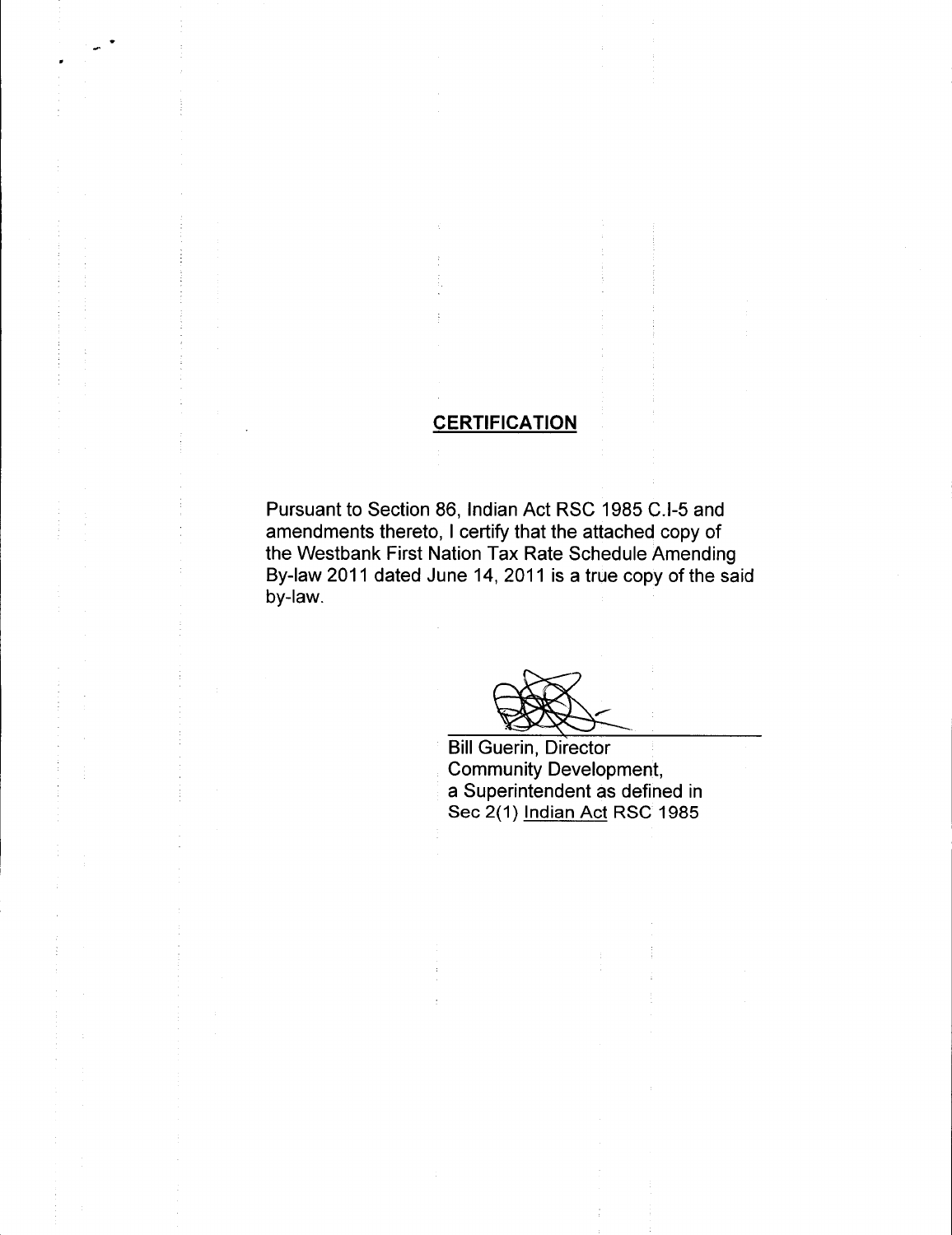Ministre des Affaires indiennes et du Nord canadien, interlocuteur fédéral aupres des Metis et des Indiens non inscrits et ministre de l'Agence canadienne de développement économique du Nord

 $\sim$ 



Minister of Indian Affairs and Northern Development, Federal Interlocutor for Métis and Non-Status Indians and Minister of the Canadian Northern Economic Development Agency

Ottawa, Canada K1A OH4

I, the Minister of Aboriginal Affairs and Northern Development, HEREBY APPROVE, pursuant to section 83 of the *Indian Act*, the following by-law made by the Westbank First Nation, in the Province of British Columbia, at a meeting held on the 11th day of April 2011.

Westbank First Nation Tax Rate Schedule Amending By -law 2011

Dated at Ottawa, Ontario, this  $14^{l}$  day of Alles

2011.

# Canadä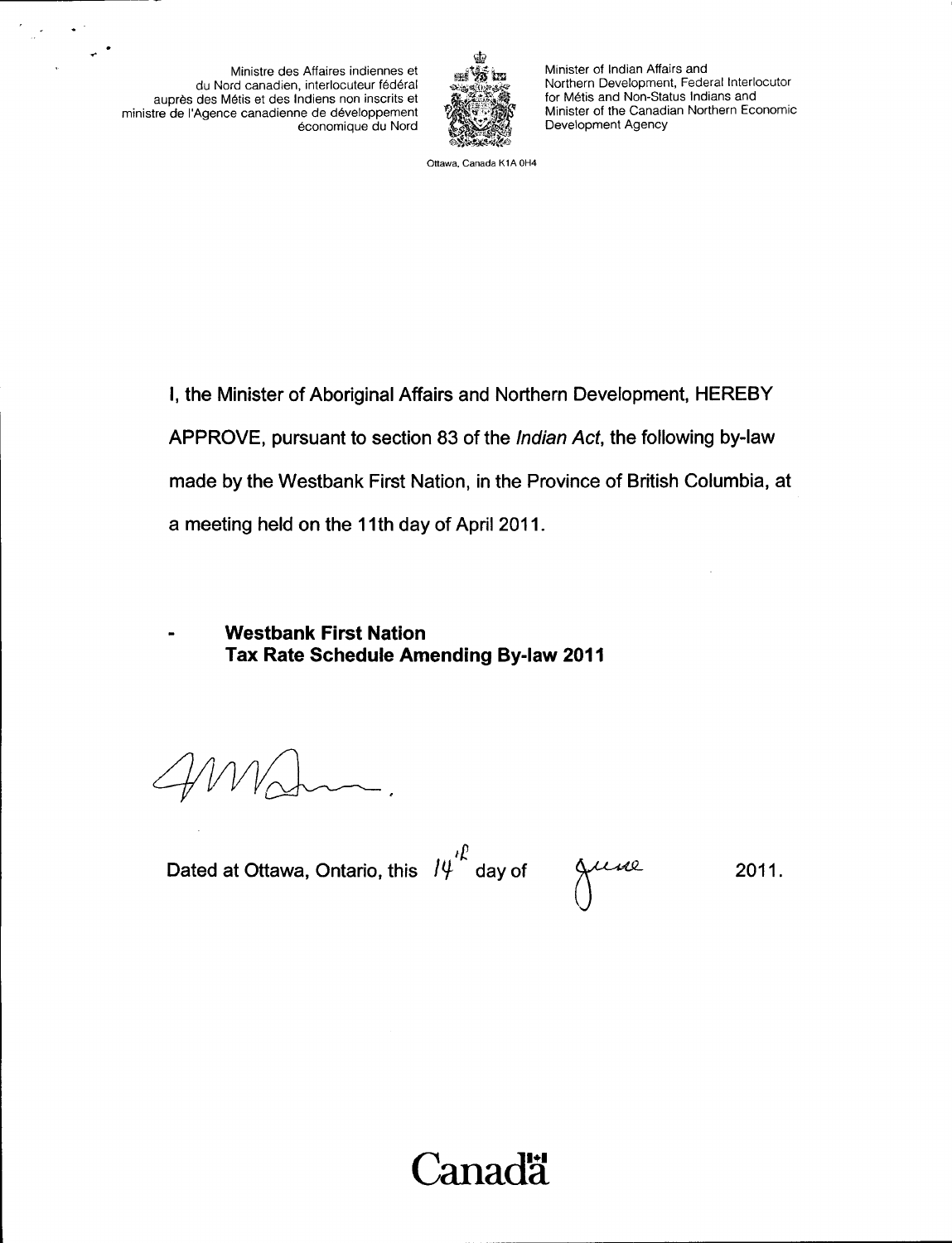## **WESTBANK FIRST NATION**

#### Bylaw No. 11-TX-05

### **WHEREAS:**

 $\mathcal{P}^{(0)}$ 

The Chief and Council of the Westbank First Nation deems it advisable and in the best interests of the members of the Westbank First Nation to amend the Property Taxation By-law 95-TX-08 passed by Chief and Council December 11, 1995 and approved by the Minister April 23, 1996, that being a by-law to establish by by-law a system on the reserve lands of the Westbank First Nation for the fair and equitable taxation for local purposes of land, or interests in land, including rights to occupy, possess or use land in the reserve; and

## **WHEREAS:**

Pursuant to Section 18.1(3) of the Westbank First Nation Property Taxation By-law 95-TX-08, Chief and Council shall prescribe tax rates; and

## **WHEREAS:**

Those rates prescribed by the Chief and Council are set out in schedules to the Westbank First Nation Property Taxation By-law 95-TX-08 pursuant to section 18.1(4); and

## NOW THEREFORE BE IT HEREBY RESOLVED THAT:

The Westbank First Nation Council enacts the following amending by-law;

## **Short Title**

This amending by-law may be cited as the "Tax Rate Schedule Amending By-law 2011".

- $\mathbf{I}$ . That the following Schedule II - Tax Rate Schedule 2011 shall be added to the Westbank First Nation Property Taxation Bylaw 95-TX-08 passed by Chief and Council on December 11, 1995 and approved by the Minister April 23, 1996.
- PASSED AND APPROVED by the Council Westbank First Nation at a duly convened meeting of the Westbank First Nation Council held at the Westbank First Nation Administration Office, Kelowna, British Columbia, this  $1111$  day of  $\triangle_{kY}$ . 2011.

Councillo Michael De Guevara

/Councillor Loretta Swife-Ghostkeeper

Councillor Mick Werstuik

orrie Hogaboam Councillor